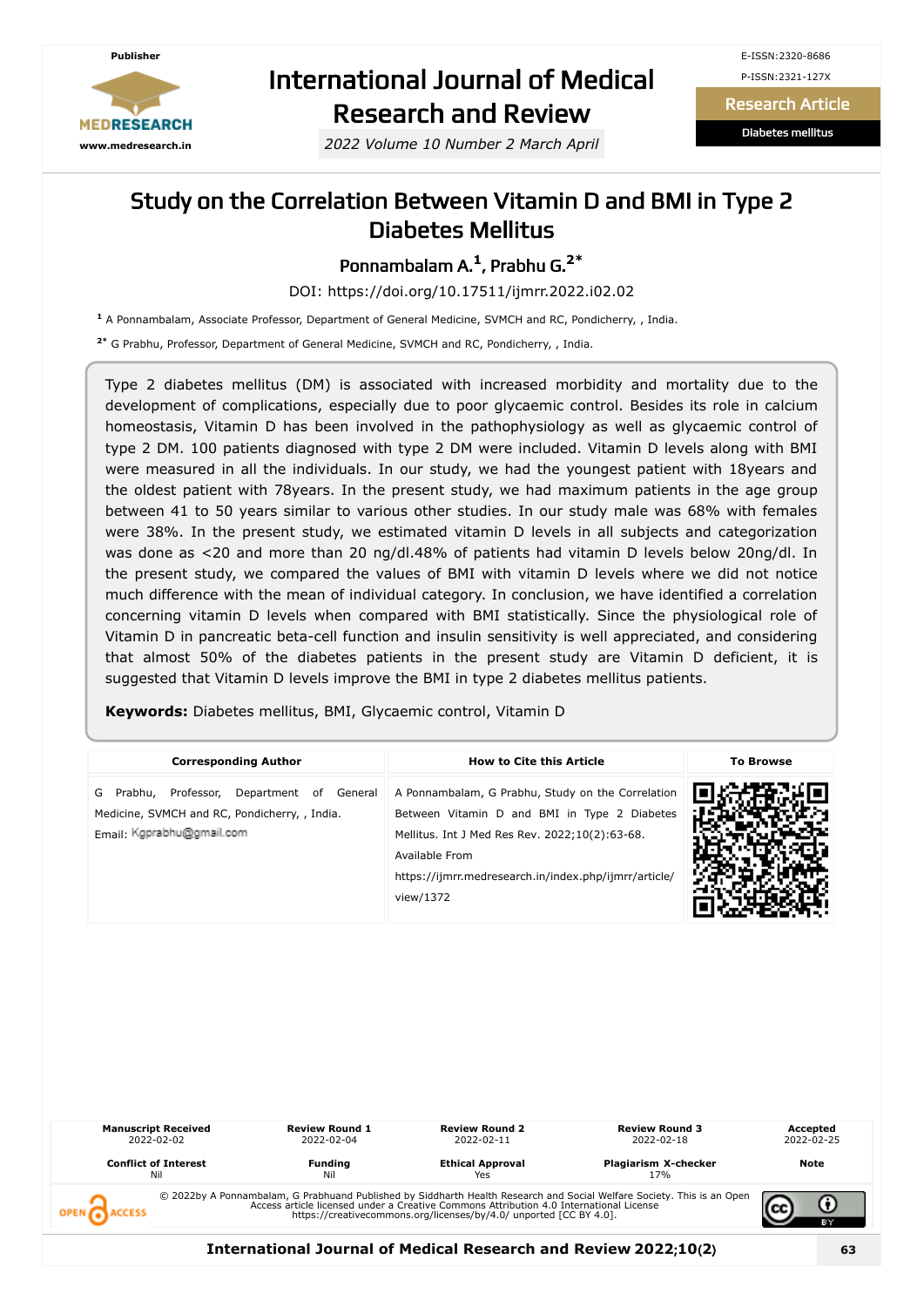## Introduction

Obesity has been prevalent all over the world in association with a rise in type 2 diabetes and hypovitaminosis D over the last three decades [1]. If current trends continue, over one billion adults will be affected by obesity, and 2.7 billion will be overweight by 2025, as estimated by the World Obesity Federation. Due to the relationship of obesity to chronic diseases like some cancers, cardiovascular diseases, and type 2 diabetes (T2DM), the disease is gaining in much importance [2]. Recently, vitamin D deficiency has attracted attention in the development of obesity. Circulating vitamin D deficiency is related to obesity and type 2diabetes [1]. and both hypovitaminosis D and obesity end up in common diseases like T2D, cardiovascular disease, and some cancers [3]. Type 2 DM is associated with several macrovascular and microvascular complications which lead to high morbidity and mortality. It's more important to achieve good glycaemic control which helps in reducing the complications associated with DM. To achieve good glycaemic control and to decrease the complications of DM, diabetes patients should follow strict dietary control, regular exercise, adherence to medication and regular monitoring of glucose levels. [4]. Vitamin D is a fat-soluble vitamin that is synthesised from 7-dehydrocholesterol in the skin upon exposure to ultraviolet B rays of sunlight. 1,25‑dihydroxycholecalciferol which is the active form of Vitamin D plays an important role in the maintenance of calcium homeostasis by binding to its receptors on its target tissues which include bone, kidney and intestine. In addition to its role in maintaining bone health, Vitamin D has several important extra skeletal biochemical functions in the body, including its role in type 1 and type 2 DM. [5]. Vitamin D was shown to be associated with type 2 DM through its effects on insulin secretion, insulin sensitivity and systemic inflammation, which are the three major mechanisms underlying the development of type 2 DM. [6]. Data from crosssectional as well as longitudinal studies suggest that Vitamin D deficiency has a causal role in type 2 DM. [7,8]. Moreover, a high prevalence of Vitamin D deficiency in diabetes patients has also been reported earlier. [9-11]. Owing to its effects on insulin sensitivity, Vitamin D is suggested to have a presumptive role in glycaemic control. However, studies exploring the relationship between Vitamin D levels and glycaemic control in type 2 diabetes

Patients reported varied findings. [12-14]. In this background, we were interested to evaluate the association between serum Vitamin D levels and BMI in patients with type 2 DM.

# Material and Methods

The study was conducted during the period from December 2019 to May 2020 in SVMCH&RC – Pondicherry. The sample size was 100patients who attending to the department of General Medicine and diabetology OPD. T2DM was diagnosed as per the American Diabetes Association criteria. [15]. Patients with T2DM (old/newly diagnosed) above the age of 18, both gender and willingness to participate were included in the study. Patients with other forms of DM (type1 diabetes), history of smoking, alcoholism, thyroid disorders, cardiovascular disease, cerebrovascular disease, chronic kidney disease, malignancy, acute and chronic inflammatory diseases, patients who are on insulin, corticosteroids and Vitamin D or calcium supplementation, pregnant and lactating women and those not willing to participate were excluded from the study. They demonstrated that there is a consistent association subject were routinely analyzed at Sri Venkateswara Hospital between increased body fat or BMI and lower serum Biochemistry Lab. Vitamin D deficiency is defined as 25-hydroxyvitamin D levels more than 20 ng/mL (Vitamin D nondeficient) and patients with Vitamin D ≤20 ng/ mL (Vitamin D deficient). The sample size was calculated based on the data obtained from previous studies using the n- Master software version developed by the Department of Biostatistics, Christian Medical College, and Vellore. The study was approved by the institutional Ethics Committee and scientific research committee.

**Sample collection:** All patients included in the study were subjected to detailed history and physical examination as per proforma followed. 5 mL of fasting venous blood samples were collected from all the individuals after informed consent. The samples were separated and stored at–80°C until further analysis. HbA1c levels were assayed on Bio-Rad D10 system by high-performance liquid chromatography‑based ion-exchange chromatography as per the National Glycohemoglobin Standardization Program standardized to the Diabetes Control and Complications Trial.[16] Vitamin D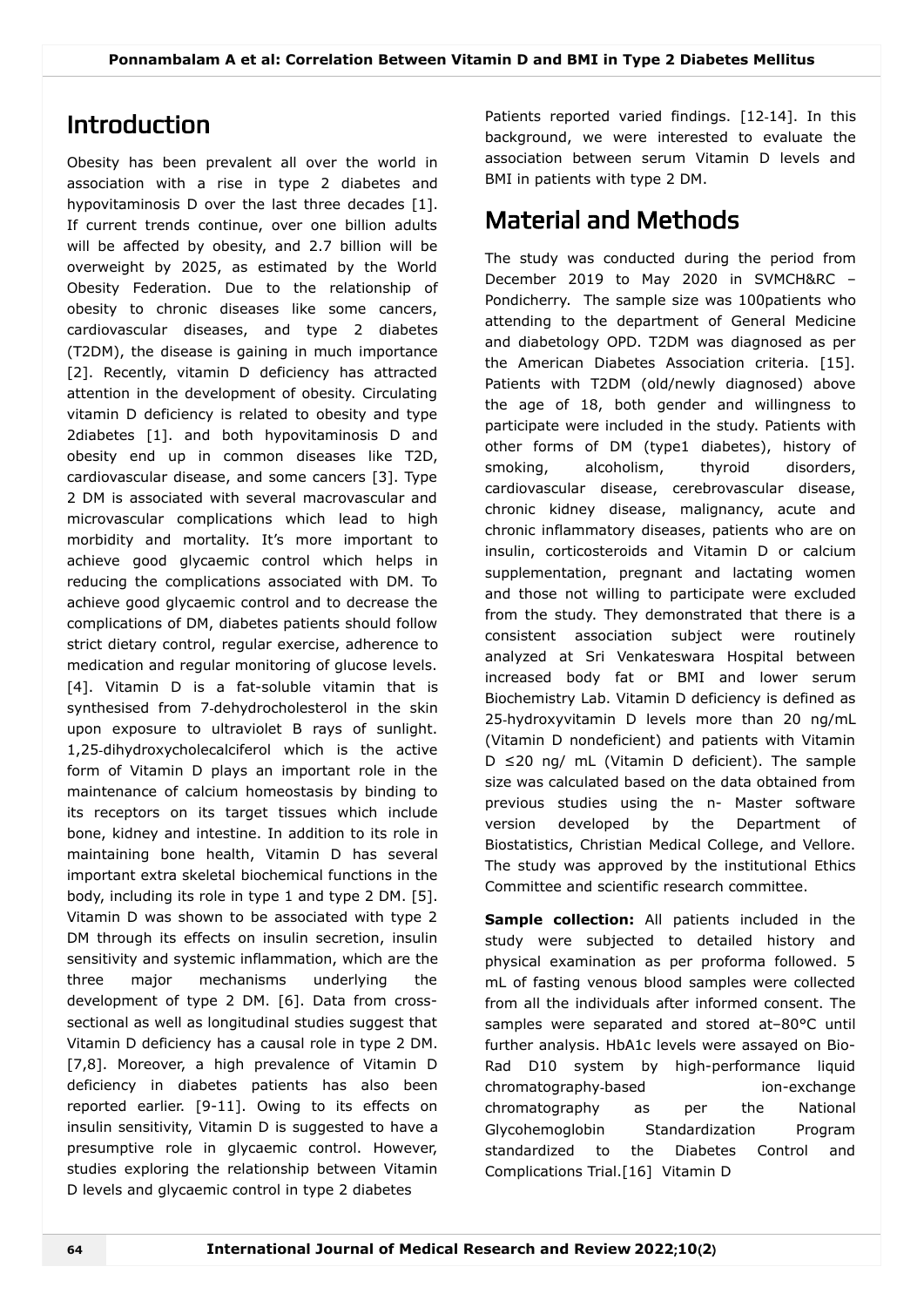Was analyzed by chemiluminescence immunoassay using Beckman coulter access 2 autoanalysers. Vitamin D levels were measured on the same day of sample collection.

**Statistical analysis:** The association between the variables studied was analysed using Pearson or Spearman correlation analysis depending on the distribution of data. P < 0.05 was considered statistically significant. All statistical analyses were performed using Microsoft Excel spreadsheets and Statistical Package for Social Sciences (SPSS Inc., Chicago, IL, USA) for windows version 21.0.

### Results

**Table 1: Age/sex distribution of the study population.**

| Age          | <b>Sex</b> |        | <b>Total</b> |
|--------------|------------|--------|--------------|
|              | Male       | Female |              |
| 18-30        | 05         | 03     | 08           |
| $31 - 40$    | 12         | 07     | 19           |
| 41-50        | 20         | 09     | 29           |
| $51 - 60$    | 14         | 10     | 24           |
| >60          | 11         | 09     | 20           |
| <b>Total</b> | 62         | 38     | 100          |

In our study, we had the youngest patient with 18years and the oldest patient with 78years. In the present study, we had maximum patients in the age group between 41 to 50 years similar to various other studies. In our study male was 68% with females were 38%.

**Table 2: BMI distribution of the study population.**

| <b>BMI</b> (kg/m2)       | <b>Sex</b> |        | <b>Total</b> |
|--------------------------|------------|--------|--------------|
|                          | Male       | Female |              |
| 18.5-20 (Underweight)    |            |        |              |
| 20.1-25 (Healthy weight) | 10         | 06     | 16           |
| 25.1-30.0 (Overweight)   | 32         | 20     | 52           |
| >30.0 (Obesity)          | 20         | 12     | 32           |
| Total                    | 62         | 38     | 100          |

In the present study, we estimated BMI for identification of weight control which is to be identified as the most appropriate method. We identified a wide range with the lowest as 20.1- 25(kg/m2) being the highest value. Maximum of 52% were in the range of 25.1-30.0 (kg/m2) which is identified as overweight and >30.0(kg/m2) 32 patients were obesity.

### **Table 3: Distribution of vitamin D levels among the study population.**

| Vitamin D (ng/ml) | No of patients | Percentage (%) |
|-------------------|----------------|----------------|
| $\leq 20$         | 48             | 48             |
| >20               | 52             |                |
| Total             | 100            | 100            |

### **Table 4: Vitamin D levels among the study population.**

| Vitamin D (ng/ml) | Male $(n=62)$   | Female $(n=38)$ |
|-------------------|-----------------|-----------------|
| $\leq 20$         | $18.24 \pm 6.4$ | $18.97 \pm 6.9$ |
| >20               | 23.68±8.77      | $22.97 \pm 8.2$ |

In the present study, we estimated vitamin D levels in all subjects and categorization was done as <20 and more than 20 ng/dl.48% of patients had vitamin D levels below 20ng/dl.

| Table 5: Vitamin D vs. BMI (with P value). |  |
|--------------------------------------------|--|
|--------------------------------------------|--|

| BMI (kg/m2) | <b>Mean</b> | Vitamin D (ng/ml) |                  | p Value  |
|-------------|-------------|-------------------|------------------|----------|
|             |             | ≤20               | >20              |          |
| 18.5-20     |             |                   |                  |          |
| $20.1 - 25$ | 22.87±7.28  | $19.12 \pm 5.4$   | $21.47\pm 6.4$   | < 0.0176 |
| 25.1-30.0   | 27.14±8.97  | $18.59 \pm 5.1$   | $22.14 \pm 7.14$ | < 0.0287 |
| >30.0       | 30.98±9.04  | 18.28±4.9         | $22.47 \pm 8.2$  | < 0.0375 |

In the present study, we compared the values of BMI with vitamin D levels where we did not notice much difference with the mean of individual category.

### **Discussion**

One of the important emerging nutritional risk factors recognized for the development of insulin resistance (IR) and T2DM is a deficiency of vitamin D. Also it has been proposed to be associated with worsening of glycemic control and progression of complications among T2DM individuals [17]. Despite adequate sunlight exposure throughout the year, several studies documented deficiency of vitamin D as the most prevalent finding among Indians [18]. But recently, the evidence has shown hypovitaminosis D as a risk factor in the causation of various non-communicable, metabolic disorders. Numerous research studies documented the association of insufficiency or deficiency of Vitamin D with T2DM. Beneficial effects of the administration of vitamin D in improving insulin sensitivity among diabetics are also reported. The exact mechanism by which VDD may affect glycemic control is not fully understood; however, potential pathways have been suggested which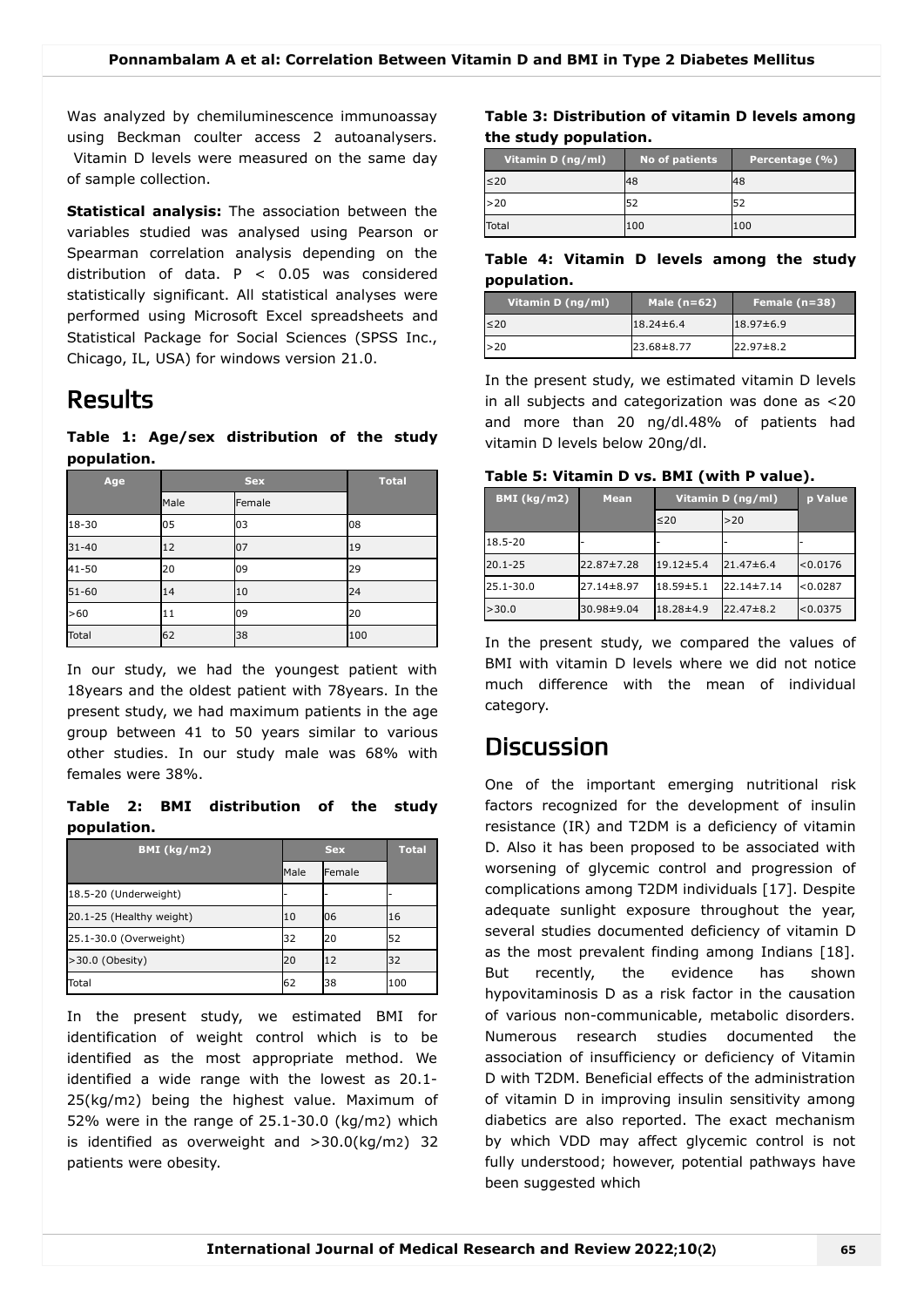Involve pancreatic beta-cell dysfunction, reduced insulin sensitivity, and inflammation. But whether supplementation of vitamin D prevents the development of T2DM and its complications is not confirmed due to inconsistent results from clinical trials. Our study aimed to see the association between glycemic status and vitamin D levels to establish its relationship.

In the present study, serum Vitamin D levels were measured in 100 patients diagnosed with type 2 DM. It was found that 48% of the patients are Vitamin D deficient and 52% had normal levels of more than 20ng/dl. The association between BMI and 25(OH)D is controversial. We find a statically significant correlation between BMI and 25(OH)D, similar to other previously published studies [19- 24]. However glycemic control was not associated with vitamin D when we controlled for confounding factors, as verified by Luo et al. and Al-Shoumer et al. [25, 26].In a study done by figenia Kostoglou-Athanassiou et al observed, lower 25(OH) D3 levels were observed in diabetes mellitus type 2 patients than in non-diabetic controls.

The strong inverse correlation between vitamin D deficiency and BMI might be due to the relationship of hypovitaminosis D and obesity to several diseases [27]. The coexistence of these two factors may have relevance to the development of some disease conditions, for example, type 2 diabetes is strongly related to obesity and vitamin D deficiency [28]. It has been observed previously that the synergistic effect of obesity and vitamin D deficiency can develop insulin resistance [1]. A study on animals also supports the hypothesis that vitamin D receptors and vitamin D can have a role in type 2 diabetes and obesity [29], and vitamin D receptors induced by 1, 25-(OH) vitamin D are more expressed in the adipose tissues in the obese when compared to lean subjects. The body mass index relates independently with hypovitaminosis D, and a decrease of 1.3 nM/L of vitamin D can add 1 kg/m2 of BMI [30].

Vitamin D was shown to be associated with beta-cell function and insulin sensitivity in individuals at risk for DM and thus might play a role in the pathogenesis of type 2 DM. [31] However, in a recent multicentre, randomised control trial [32] it was reported that supplementation with 4000 IU/day of Vitamin D3 increased Vitamin D levels but did not lower the risk of DM compared to placebo

After a median follow-up of 2.5 years. Since the physiological role of Vitamin D in pancreatic betacell function and insulin sensitivity is well appreciated, and considering that almost 48% of the diabetes patients in the present study are Vitamin D deficient, it is suggested that Vitamin D levels are measured in these patients to identify hypovitaminosis D. Although it is not clear whether Vitamin D supplementation improves glycaemic status, improvement in Vitamin D levels in diabetes patients might help in improving the overall health of the individuals along with an increase in Vitamin D levels. Simple measures such as dietary changes and lifestyle modifications along with Vitamin D supplementation may help in achieving normal Vitamin D levels in DM patients. All the measurements in the diabetes patients in the present study were done at a single time point which forms a limitation of the present study. Considering the beneficial role played by Vitamin D on glucose homeostasis, the relationship between Vitamin D levels and glycaemic control needs to be explored in further large, well-controlled studies with higher population and multicentric.

## Conclusion

In conclusion, we have identified a correlation concerning vitamin D levels when compared with BMI statistically. Vitamin D levels improve the BMI in type 2 diabetes mellitus patients. This justifies an acute need for population-based screening of a large sample sized population to prove the role of vitamin D in every stage, from prevention to management.

**Author contributions:** AP collected the data, conducted this study, did data analysis. GP did manuscript drafting. All authors were involved in revising and approved the final version of the manuscript.

### **What the study add to existing knowledge?**

Since the physiological role of Vitamin D in pancreatic beta-cell function and insulin sensitivity is well appreciated, and considering that almost 50% of the diabetes patients in the present study are Vitamin D deficient, it is suggested that Vitamin D levels improve the BMI in type 2 diabetes mellitus patients.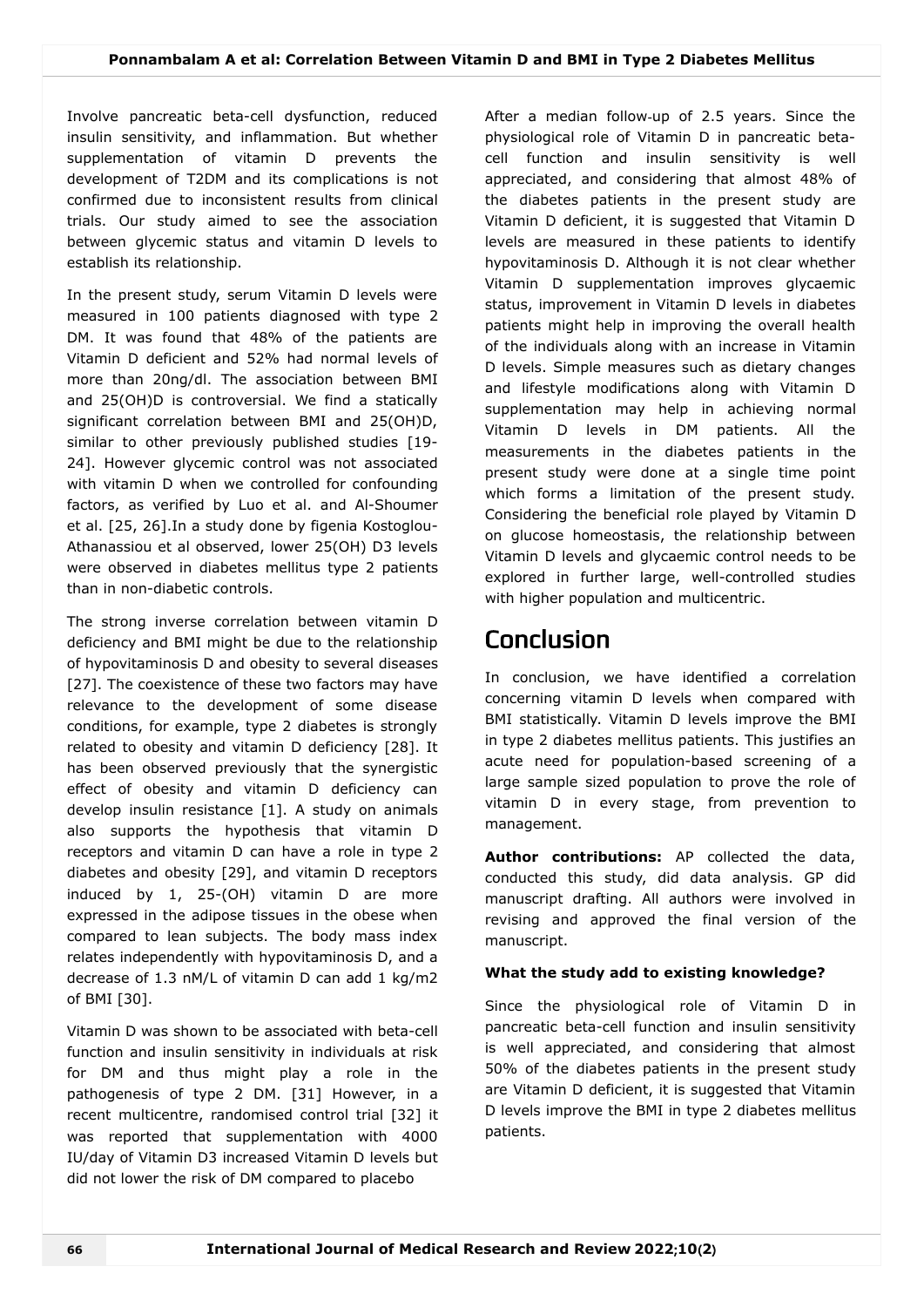# Reference

01. Kabadi, S. M. , Liu, L, Auchincloss, A. H. *; Zakeri, I.F. Multivariate path analysis of serum 25 hydroxyvitamin D concentration, inflammation, and risk of type 2 diabetes mellitus. Disease markers [35.3 \(2013\): 187-193 \[C](https://scholar.google.com/scholar_lookup?title=M)[rossref](https://search.crossref.org/?type-name=Journal+Article&q=M)[\]\[P](https://scholar.google.com/scholar_lookup?title=M)[ubMed](https://www.ncbi.nlm.nih.gov/pubmed/?term=M)[\]\[Google](https://scholar.google.com/scholar_lookup?title=M) Scholar]*

02. Hebebrand, Johannes, and Anke Hinney. Environmental and genetic risk factors in obesity. " Child and adolescent psychiatric clinics of North America 18. 1 (2009): 83-94. *[\[Crossref\]](https://search.crossref.org/?type-name=Journal+Article&q=Environmental%20and%20genetic%20risk%20factors%20in%20obesity)[\[PubMed](https://www.ncbi.nlm.nih.gov/pubmed/?term=Environmental%20and%20genetic%20risk%20factors%20in%20obesity)] [\[Google Scholar\]](https://scholar.google.com/scholar_lookup?title=Environmental%20and%20genetic%20risk%20factors%20in%20obesity)*

03. Parker, Johanna, et al. Levels of vitamin D and cardiometabolic disorders: systematic review and meta-analysis. " Maturitas 65. 3 (2010): 225-236. *[\[Crossref\]](https://search.crossref.org/?type-name=Journal+Article&q=Levels%20of%20vitamin%20D%20and%20cardiometabolic%20disorders:%20systematic%20review%20and%20meta-analysis)[[PubMed\]](https://www.ncbi.nlm.nih.gov/pubmed/?term=Levels%20of%20vitamin%20D%20and%20cardiometabolic%20disorders:%20systematic%20review%20and%20meta-analysis)[\[Google Scholar](https://scholar.google.com/scholar_lookup?title=Levels%20of%20vitamin%20D%20and%20cardiometabolic%20disorders:%20systematic%20review%20and%20meta-analysis)]*

04. Ahmad NS, Islahudin F, Paraidathathu T. Factors associated with good glycemic control among patients with type 2 diabetes mellitus. J Diabetes Investig. 2014 Sep;5(5):563-9. *doi: [10.1111/jdi.12175 \[](https://scholar.google.com/scholar_lookup?title=Factors%20associated%20with%20good%20glycemic%20control%20among%20patients%20with%20type%202%20diabetes%20mellitus)[Crossref](https://doi.org/10.1111/jdi.12175)[\]\[P](https://scholar.google.com/scholar_lookup?title=Factors%20associated%20with%20good%20glycemic%20control%20among%20patients%20with%20type%202%20diabetes%20mellitus)[ubMed](https://www.ncbi.nlm.nih.gov/pubmed/?term=Factors%20associated%20with%20good%20glycemic%20control%20among%20patients%20with%20type%202%20diabetes%20mellitus)[\]\[Google](https://scholar.google.com/scholar_lookup?title=Factors%20associated%20with%20good%20glycemic%20control%20among%20patients%20with%20type%202%20diabetes%20mellitus) Scholar]*

05. Griz LH, Bandeira F, Gabbay MA, Dib SA, Carvalho EF. Vitamin D and diabetes mellitus: an update 2013. Arq Bras Endocrinol Metabol. 2014 Feb;58(1):1-8. *doi: 10.1590/0004-2730000002535 [\[Crossref\]](https://doi.org/10.1590/0004-2730000002535)[[PubMed\]](https://www.ncbi.nlm.nih.gov/pubmed/?term=Vitamin%20D%20and%20diabetes%20mellitus:%20an%20update%202013)[\[Google Scholar](https://scholar.google.com/scholar_lookup?title=Vitamin%20D%20and%20diabetes%20mellitus:%20an%20update%202013)]*

06. Harinarayan CV. Vitamin D and diabetes mellitus. Hormones (Athens). 2014 Apr-Jun;13(2):163-81. *doi: 10.1007/BF03401332 [\[Crossref\]](https://doi.org/10.1007/BF03401332)[[PubMed\]](https://www.ncbi.nlm.nih.gov/pubmed/?term=Vitamin%20D%20and%20diabetes%20mellitus)[\[Google Scholar](https://scholar.google.com/scholar_lookup?title=Vitamin%20D%20and%20diabetes%20mellitus)]*

07. Scragg R, Sowers M, Bell C; Third National Health and Nutrition Examination Survey. Serum 25-hydroxyvitamin D, diabetes, and ethnicity in the Third National Health and Nutrition Examination Survey. Diabetes Care. 2004 Dec;27(12):2813-8. *doi: 10.2337/diacare.27.12.2813 [\[Crossref](https://doi.org/10.2337/diacare.27.12.2813)] [\[PubMed\]](https://www.ncbi.nlm.nih.gov/pubmed/?term=Serum%2025-hydroxyvitamin%20D,%20diabetes,%20and%20ethnicity%20in%20the%20Third%20National%20Health%20and%20Nutrition%20Examination%20Survey)[[Google Scholar\]](https://scholar.google.com/scholar_lookup?title=Serum%2025-hydroxyvitamin%20D,%20diabetes,%20and%20ethnicity%20in%20the%20Third%20National%20Health%20and%20Nutrition%20Examination%20Survey)*

08. Pittas AG, Dawson-Hughes B, Li T, Van Dam RM, Willett WC, Manson JE, et al. Vitamin D and calcium intake in relation to type 2 diabetes in women. Diabetes Care. 2006 Mar;29(3):650-6. *doi: 10.2337/diacare.29.03.06.dc05-1961 [[Crossref\]](https://doi.org/10.2337/diacare.29.03.06.dc05-1961) [\[PubMed\]](https://www.ncbi.nlm.nih.gov/pubmed/?term=Vitamin%20D%20and%20calcium%20intake%20in%20relation%20to%20type%202%20diabetes%20in%20women)[[Google Scholar\]](https://scholar.google.com/scholar_lookup?title=Vitamin%20D%20and%20calcium%20intake%20in%20relation%20to%20type%202%20diabetes%20in%20women)*

09. Nwosu BU, Maranda L. The effects of vitamin D supplementation on hepatic dysfunction, vitamin D

Status, and glycemic control in children and adolescents with vitamin D deficiency and either type 1 or type 2 diabetes mellitus. PLoS One. 2014 Jun 11;9(6):e99646. *doi: 10.1371/journal.pone.0099646 [[Crossref](https://doi.org/10.1371/journal.pone.0099646)][[PubMed](https://www.ncbi.nlm.nih.gov/pubmed/?term=The%20effects%20of%20vitamin%20D%20supplementation%20on%20hepatic%20dysfunction,%20vitamin%20D%20status,%20and%20glycemic%20control%20in%20children%20and%20adolescents%20with%20vitamin%20D%20deficiency%20and%20either%20type%201%20or%20type%202%20diabetes%20mellitus)] [[Google Scholar\]](https://scholar.google.com/scholar_lookup?title=The%20effects%20of%20vitamin%20D%20supplementation%20on%20hepatic%20dysfunction,%20vitamin%20D%20status,%20and%20glycemic%20control%20in%20children%20and%20adolescents%20with%20vitamin%20D%20deficiency%20and%20either%20type%201%20or%20type%202%20diabetes%20mellitus)*

10. Rolim MC, Santos BM, Conceição G, Rocha PN. Relationship between vitamin D status, glycemic control and cardiovascular risk factors in Brazilians with type 2 diabetes mellitus. Diabetol Metab Syndr. 2016 Nov 16;8:77. *doi: 10.1186/s13098-016-0188- 7 [[Crossref\]](https://doi.org/10.1186/s13098-016-0188-7)[[PubMed](https://www.ncbi.nlm.nih.gov/pubmed/?term=Relationship%20between%20vitamin%20D%20status,%20glycemic%20control%20and%20cardiovascular%20risk%20factors%20in%20Brazilians%20with%20type%202%20diabetes%20mellitus)][\[Google Scholar](https://scholar.google.com/scholar_lookup?title=Relationship%20between%20vitamin%20D%20status,%20glycemic%20control%20and%20cardiovascular%20risk%20factors%20in%20Brazilians%20with%20type%202%20diabetes%20mellitus)]*

11. Bayani MA, Akbari R, Banasaz B, Saeedi F. Status of Vitamin-D in diabetic patients. Caspian J Intern Med. 2014 Winter;5(1):40-2. *[\[Crossref\]](https://search.crossref.org/?type-name=Journal+Article&q=Status%20of%20Vitamin-D%20in%20diabetic%20patients) [[PubMed\]](https://www.ncbi.nlm.nih.gov/pubmed/?term=Status%20of%20Vitamin-D%20in%20diabetic%20patients)[\[Google Scholar](https://scholar.google.com/scholar_lookup?title=Status%20of%20Vitamin-D%20in%20diabetic%20patients)]*

12. Kostoglou-Athanassiou I, Athanassiou P, Gkountouvas A, Kaldrymides P. Vitamin D and glycemic control in diabetes mellitus type 2. Ther Adv Endocrinol Metab. 2013 Aug;4(4):122-8. *doi: 10.1177/2042018813501189 [[Crossref\]](https://doi.org/10.1177/2042018813501189)[\[PubMed](https://www.ncbi.nlm.nih.gov/pubmed/?term=Vitamin%20D%20and%20glycemic%20control%20in%20diabetes%20mellitus%20type%202)] [[Google Scholar\]](https://scholar.google.com/scholar_lookup?title=Vitamin%20D%20and%20glycemic%20control%20in%20diabetes%20mellitus%20type%202)*

13. Olt S. Relationship between vitamin D and glycemic control in patients with type 2 diabetes mellitus. Int J Clin Exp Med. 2015 Oct 15;8(10):19180-3. *[\[](https://scholar.google.com/scholar_lookup?title=Relationship%20between%20vitamin%20D%20and%20glycemic%20control%20in%20patients%20with%20type%202%20diabetes%20mellitus)[Crossre](https://search.crossref.org/?type-name=Journal+Article&q=Relationship%20between%20vitamin%20D%20and%20glycemic%20control%20in%20patients%20with%20type%202%20diabetes%20mellitus)[f\]\[](https://scholar.google.com/scholar_lookup?title=Relationship%20between%20vitamin%20D%20and%20glycemic%20control%20in%20patients%20with%20type%202%20diabetes%20mellitus)[PubMed](https://www.ncbi.nlm.nih.gov/pubmed/?term=Relationship%20between%20vitamin%20D%20and%20glycemic%20control%20in%20patients%20with%20type%202%20diabetes%20mellitus)[\]\[Google](https://scholar.google.com/scholar_lookup?title=Relationship%20between%20vitamin%20D%20and%20glycemic%20control%20in%20patients%20with%20type%202%20diabetes%20mellitus) Scholar]*

14. Perez-Diaz I, Sebastian-Barajas G, Hernandez-Flores ZG, Rivera-Moscoso R, Osorio-Landa HK, Flores-Rebollar A. The impact of vitamin D levels on glycemic control and bone mineral density in postmenopausal women with type 2 diabetes. J Endocrinol Invest. 2015 Dec;38(12):1365-72. *doi: 10.1007/s40618-015-0394-4 [[Crossref](https://doi.org/10.1007/s40618-015-0394-4)][[PubMed](https://www.ncbi.nlm.nih.gov/pubmed/?term=The%20impact%20of%20vitamin%20D%20levels%20on%20glycemic%20control%20and%20bone%20mineral%20density%20in%20postmenopausal%20women%20with%20type%202%20diabetes)] [[Google Scholar\]](https://scholar.google.com/scholar_lookup?title=The%20impact%20of%20vitamin%20D%20levels%20on%20glycemic%20control%20and%20bone%20mineral%20density%20in%20postmenopausal%20women%20with%20type%202%20diabetes)*

15. American Diabetes Association. 2. Classification and Diagnosis of Diabetes. Diabetes Care. *2016 Jan;39 Suppl 1:S13-22. doi: 10.2337/dc16-S005. Erratum in: Diabetes Care. 2016 Sep;39(9):1653 [[Crossref\]](https://doi.org/10.2337/dc16-S005.)[\[PubMed\]](https://www.ncbi.nlm.nih.gov/pubmed/?term=2)[[Google Scholar](https://scholar.google.com/scholar_lookup?title=2)]*

16. The relationship of glycemic exposure (HbA1c) to the risk of development and progression of retinopathy in the diabetes control and complications trial. Diabetes. 1995 Aug;44(8):968- 83. *[[Crossref\]](https://search.crossref.org/?type-name=Journal+Article&q=Diabetes)[[PubMed](https://www.ncbi.nlm.nih.gov/pubmed/?term=Diabetes)][\[Google Scholar](https://scholar.google.com/scholar_lookup?title=Diabetes)]*

17. Brahmkshatriya PP, Mehta AA, Saboo BD, Goyal RK. Characteristics and